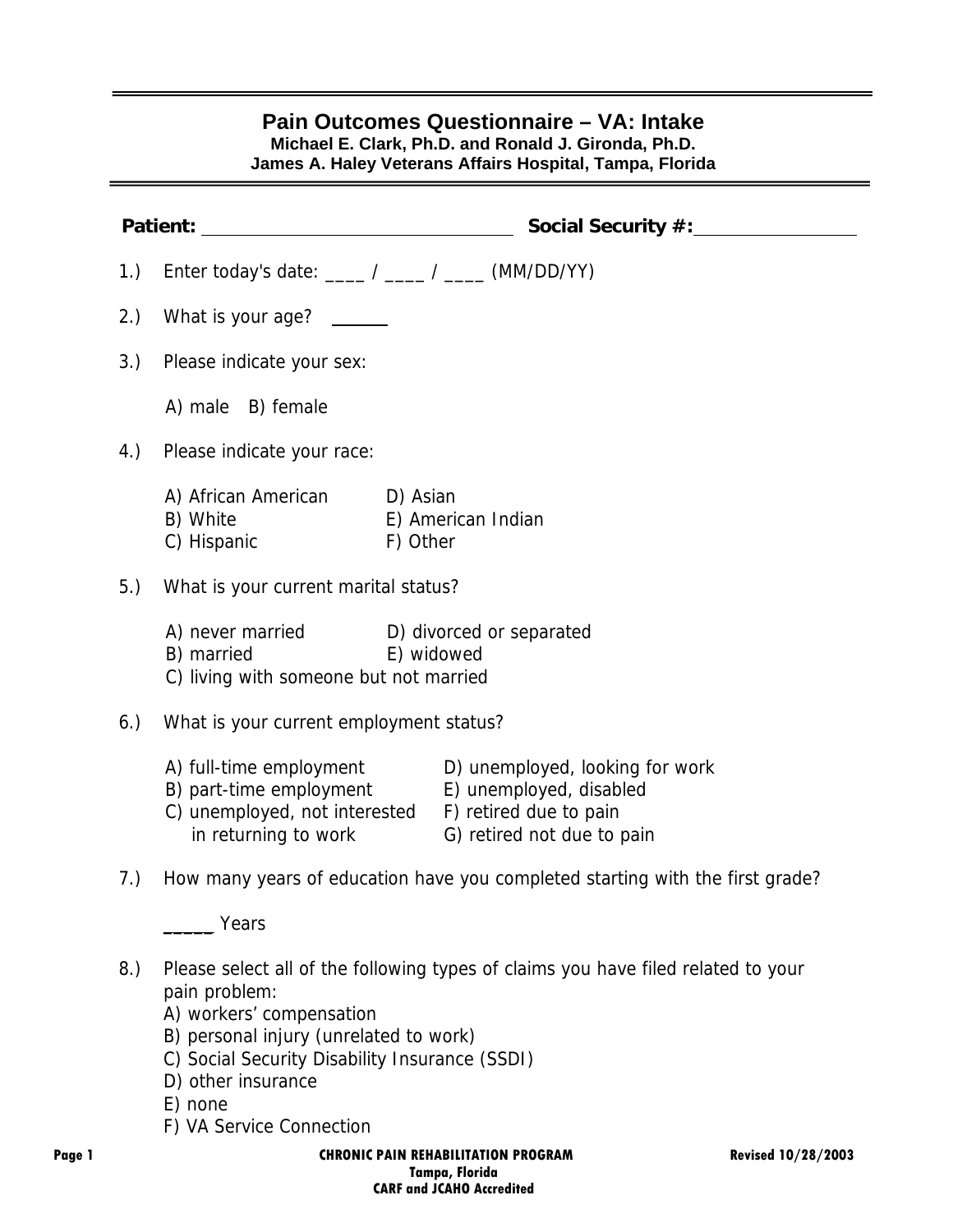- 9.) Are you currently involved in a formal legal suit related to your pain problem?
	- A) yes B) no
- 10.) Please select all of the following pain locations that apply to you:

| A) leg        | E) head     | I) foot    | M) arm/hand | Q) genitals |
|---------------|-------------|------------|-------------|-------------|
| B) low back   | F) neck     | J) jaw     | N) fingers  | R) other    |
| C) mid-back   | G) shoulder | K) chest   | O) toes     |             |
| D) upper back | H) buttocks | L) abdomen | P) face     |             |

11.) From the above pain sites, pick the **ONE** pain location that most interferes with your life:

| A) leg        | E) head     | I) foot    | M) arm/hand | Q) genitals |
|---------------|-------------|------------|-------------|-------------|
| B) low back   | F) neck     | J) jaw     | N) fingers  | R) other    |
| C) mid-back   | G) shoulder | K) chest   | O) toes     |             |
| D) upper back | H) buttocks | L) abdomen | P) face     |             |

12.) On a scale of 0 to 10, with 0 being no pain at all and 10 being the worst possible pain, how would you rate your pain on the **AVERAGE** during the **LAST WEEK**?

|         |  | $\overline{\mathbf{3}}$ |  | 4 5 6 7 | 8 <sup>1</sup> | - 9 |                |  |
|---------|--|-------------------------|--|---------|----------------|-----|----------------|--|
| no pain |  |                         |  |         |                |     | worst possible |  |
| at all  |  |                         |  |         |                |     | pain           |  |

13.) Using the same 0 to 10 rating scale, please rate what your **ACCEPTABLE** average level of pain would be:

|         | $\overline{2}$ | $\overline{\mathbf{3}}$ | $\overline{4}$ | 5 <sub>5</sub> | $6\overline{6}$ | 8 <sup>1</sup> | -9 |                |  |
|---------|----------------|-------------------------|----------------|----------------|-----------------|----------------|----|----------------|--|
| no pain |                |                         |                |                |                 |                |    | worst possible |  |
| at all  |                |                         |                |                |                 |                |    | pain           |  |

14.) How long have you had the pain for which you are now seeking treatment?

**Warehouse Contract Contract Contract Contract Contract Contract Contract Contract Contract Contract Contract Contract Contract Contract Contract Contract Contract Contract Contract Contract Contract Contract Contract Cont**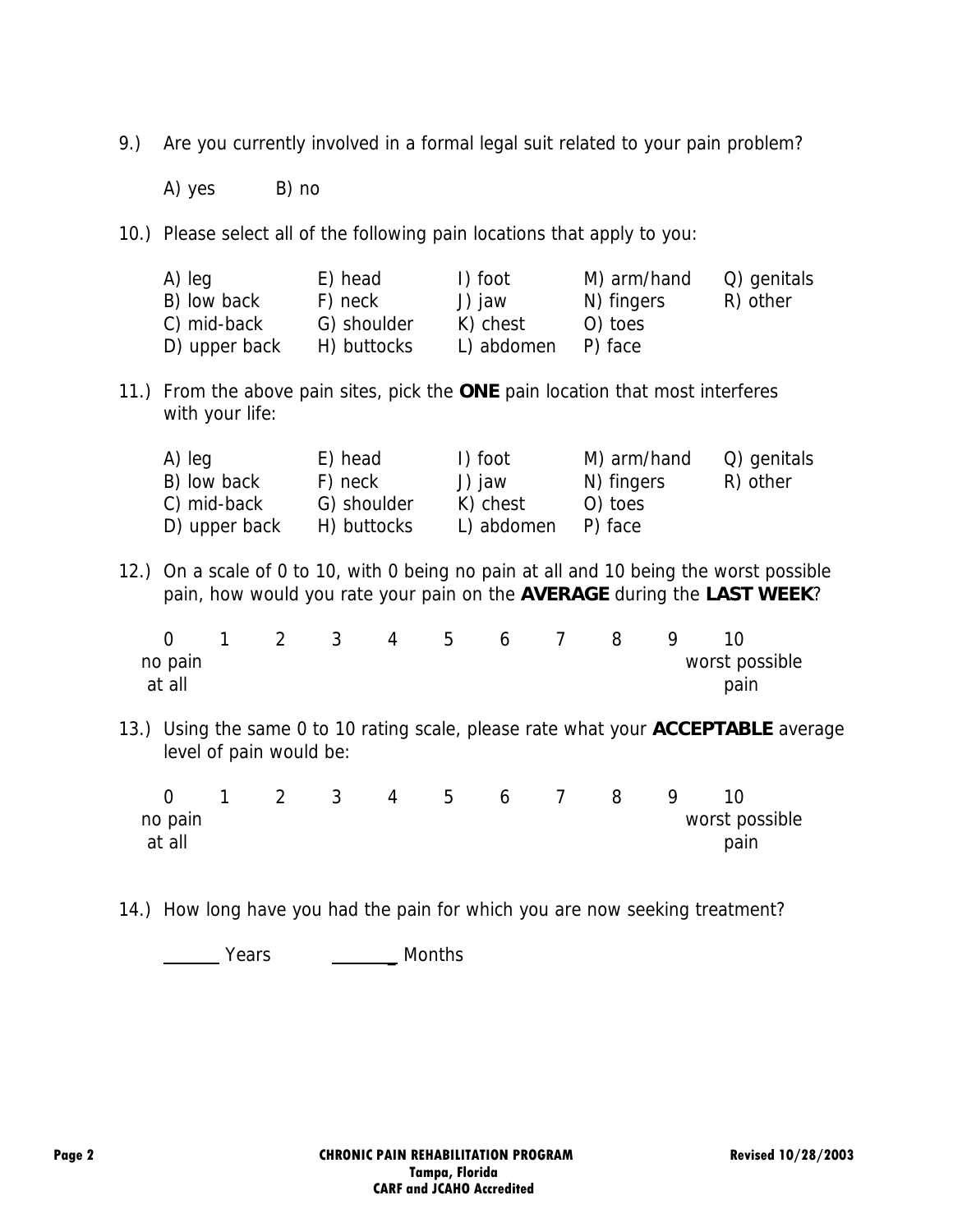15.) Approximately how many **NON-VA** health care visits have you had in the **LAST 3 MONTHS** for your **CURRENT PAIN PROBLEM**? Include **ALL** visits to any **NON-VA** health care provider. For example, if you saw a surgeon once, a physical therapist 12 times, and a chiropractor 2 times for reasons related to your pain, the total number of visits would be 15.

Number of **NON-VA** health care visits:

16.) Approximately how many **VA** health care visits have you had in the **LAST 3 MONTHS** for your **CURRENT PAIN PROBLEM**? Include **ALL** visits to any **VA** health care provider. For example, if you saw a surgeon once, a physical therapist 12 times, and a chiropractor 2 times for reasons related to your pain, the total number of visits would be 15.

Number of **VA** health care visits:

17.) Please indicate any other physical illnesses or conditions you may have other than pain (indicate all that apply):

| A) diabetes                 | D) heart disease       | G) thyroid disease J) other |         |
|-----------------------------|------------------------|-----------------------------|---------|
| B) lung disease             | E) high blood pressure | H) liver disease            | K) none |
| C) kidney disease F) cancer |                        | 1) seizures                 |         |

## 18.) Does your pain interfere with your ability to walk?

|            |  |  |  |  | 0 1 2 3 4 5 6 7 8 9 10 |
|------------|--|--|--|--|------------------------|
| not at all |  |  |  |  | all the time           |

19.) Does your pain interfere with your ability to carry/handle everyday objects such as a bag of groceries or books?

 0 1 2 3 4 5 6 7 8 9 10 not at all all all all all the time and the time and the time all the time and the time

20.) Does your pain interfere with your ability to climb stairs?

|            |  |  |  |  | 0 1 2 3 4 5 6 7 8 9 10 |
|------------|--|--|--|--|------------------------|
| not at all |  |  |  |  | all the time           |

21.) Does your pain require you to use a cane, walker, wheelchair or other devices?

|            |  |  |  |  |  | 0 1 2 3 4 5 6 7 8 9 10 |
|------------|--|--|--|--|--|------------------------|
| not at all |  |  |  |  |  | all the time           |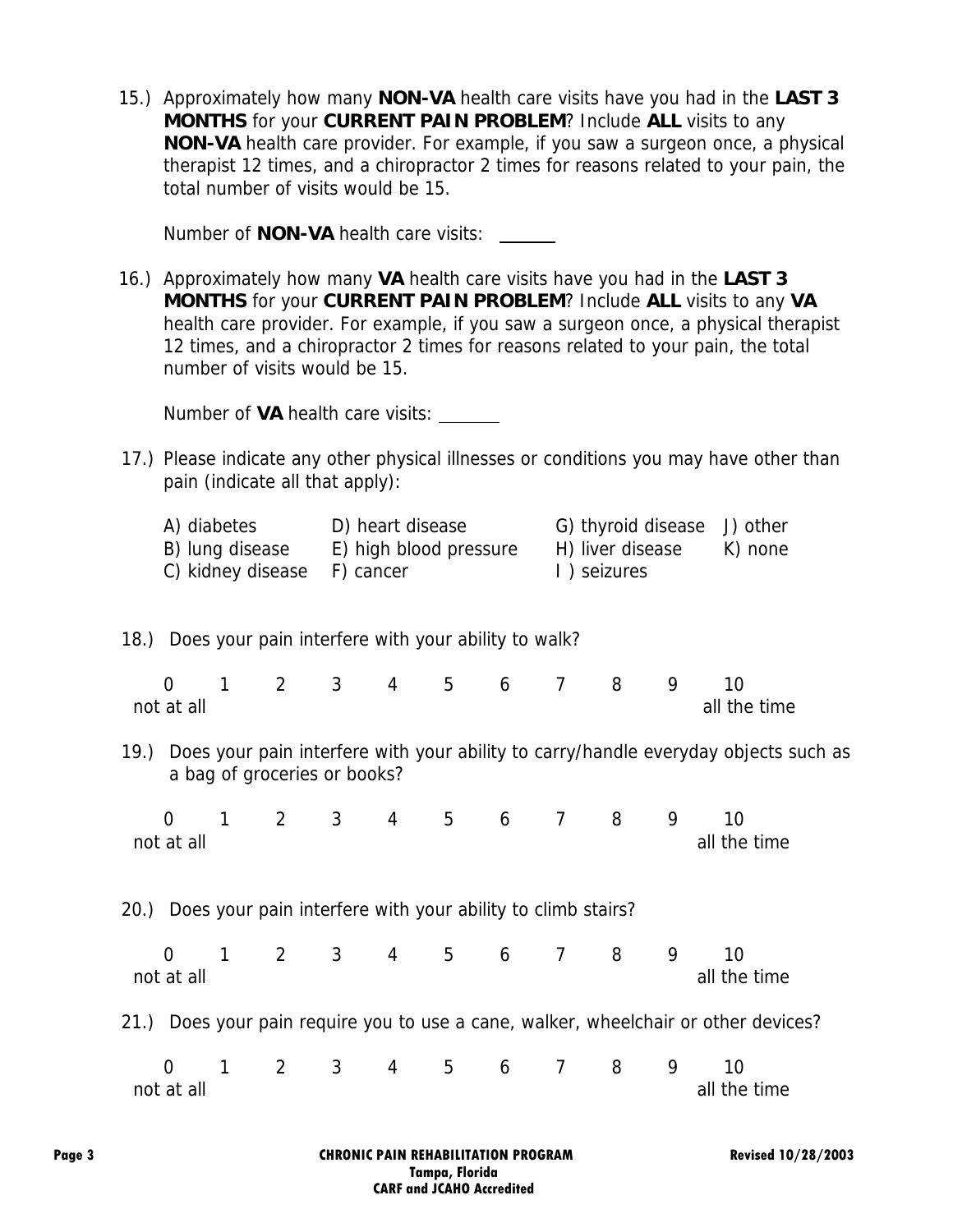|     |                                                                    |              | 22.) Does your pain interfere with your ability to bathe yourself?   |                |                |   |   |                |   |   |                                                                                       |
|-----|--------------------------------------------------------------------|--------------|----------------------------------------------------------------------|----------------|----------------|---|---|----------------|---|---|---------------------------------------------------------------------------------------|
|     | $\Omega$<br>not at all                                             | $\mathbf{1}$ | $\overline{2}$                                                       | $\mathbf{3}$   | $\overline{4}$ | 5 | 6 | $\overline{7}$ | 8 | 9 | 10<br>all the time                                                                    |
|     |                                                                    |              | 23.) Does your pain interfere with your ability to dress yourself?   |                |                |   |   |                |   |   |                                                                                       |
|     | $\overline{0}$<br>not at all                                       | 1            | $\overline{2}$                                                       | 3              | 4              | 5 | 6 | $\overline{7}$ | 8 | 9 | 10<br>all the time                                                                    |
|     |                                                                    |              | 24.) Does your pain interfere with your ability to use the bathroom? |                |                |   |   |                |   |   |                                                                                       |
|     | $\Omega$<br>not at all                                             | $\mathbf{1}$ | $\overline{2}$                                                       | 3 <sup>1</sup> | 4              | 5 | 6 | $\overline{7}$ | 8 | 9 | 10<br>all the time                                                                    |
|     |                                                                    |              | example, combing your hair, brushing your teeth, etc.)?              |                |                |   |   |                |   |   | 25.) Does your pain interfere with your ability to manage your personal grooming (for |
|     | $\overline{0}$<br>not at all                                       | $\mathbf{1}$ | $2^{\circ}$                                                          | 3              | 4              | 5 | 6 | $\overline{7}$ | 8 | 9 | 10<br>all the time                                                                    |
| 26. |                                                                    |              | Does your pain affect your self-esteem or self-worth?                |                |                |   |   |                |   |   |                                                                                       |
|     | $\Omega$<br>not at all                                             | $\mathbf{1}$ | $\overline{2}$                                                       | 3 <sup>1</sup> | $\overline{4}$ | 5 | 6 | $\overline{7}$ | 8 | 9 | 10<br>all the time                                                                    |
|     |                                                                    |              | 27.) How would you rate your physical activity?                      |                |                |   |   |                |   |   |                                                                                       |
|     | $\overline{0}$<br>significant<br>limitation in<br>basic activities | 1            | $\overline{2}$                                                       | 3              | 4              | 5 | 6 | 7              | 8 | 9 | 10<br>can perform<br>vigorous activities<br>without limitation                        |
|     |                                                                    |              | 28.) How would you rate your overall energy?                         |                |                |   |   |                |   |   |                                                                                       |
|     | $\overline{0}$<br>totally<br>worn out                              | 1            | $\overline{2}$                                                       | 3 <sup>1</sup> | 4              | 5 | 6 | $\overline{7}$ | 8 | 9 | 10<br>most<br>energy ever                                                             |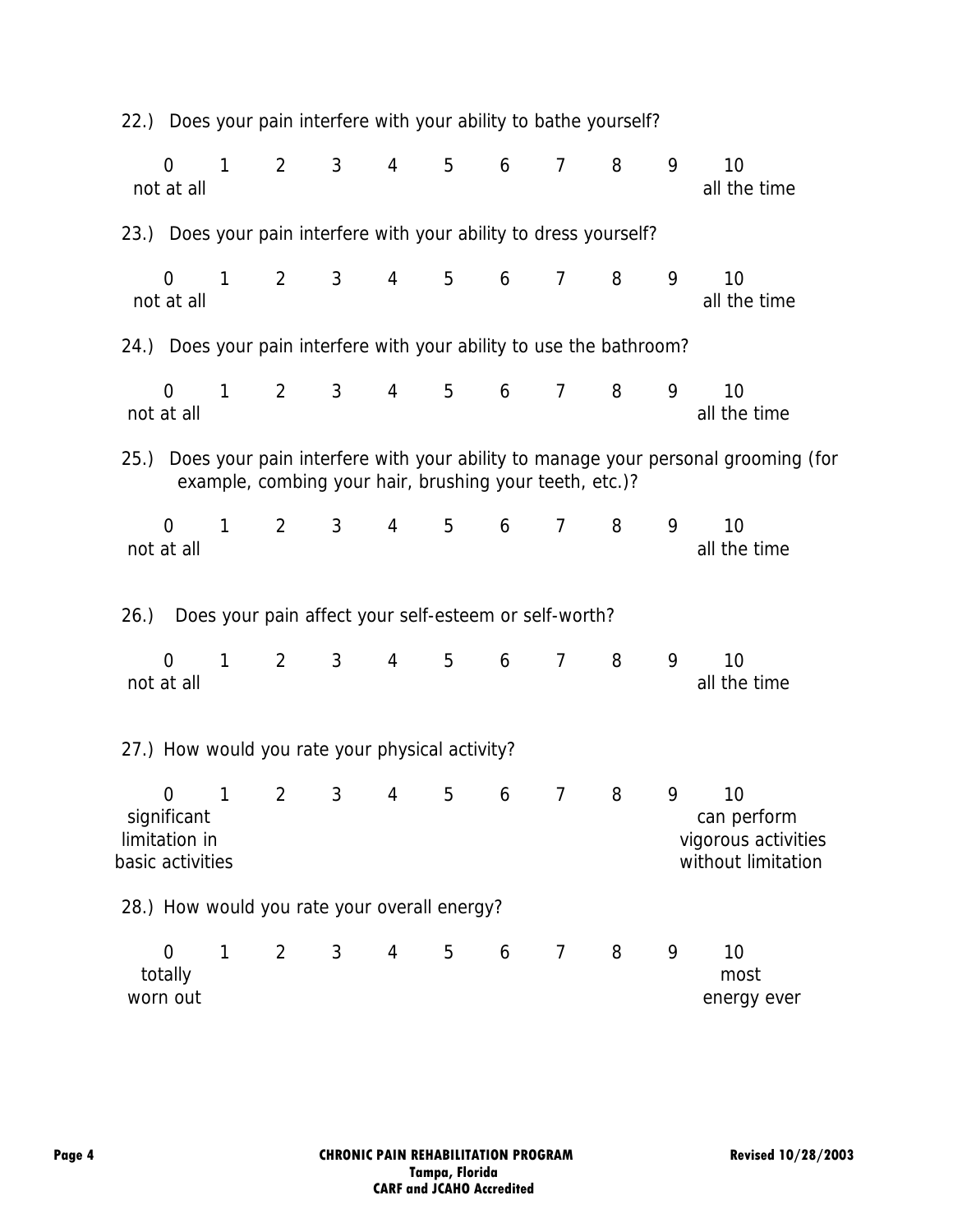0 1 2 3 4 5 6 7 8 9 10 very poor very high strength and strength and strength and strength and strength and strength and strength and strength and strength and strength and strength and strength and strength and strength and strength and strength and strength and s endurance endurance endurance endurance endurance endurance 30.) How would you rate your feelings of depression **TODAY**? 0 1 2 3 4 5 6 7 8 9 10 not extremely depressed depressed at all 31.) How would you rate your feelings of anxiety **TODAY**? 0 1 2 3 4 5 6 7 8 9 10 not anxious extremely at all anxious and anxious and anxious anxious anxious anxious anxious anxious anxious anxious anxious and anxious 32.) How much do you worry about re-injuring yourself if you are more active? 0 1 2 3 4 5 6 7 8 9 10 not at all all all all the time and the time all the time all the time all the time 33.) How safe do you think it is for you to exercise? 0 1 2 3 4 5 6 7 8 9 10 not safe extremely at all safe 34.) Do you have problems concentrating on things **TODAY**? 0 1 2 3 4 5 6 7 8 9 10 not at all all all the time and the time and the time and the time and the time and the time and the time and the time and the time and the time and the time and the time and the time and the time and the time and the time 35.) How often do you feel tense? 0 1 2 3 4 5 6 7 8 9 10 not at all the time and the time and the time and the time and the time and the time and the time

29.) How would you rate your strength and endurance **TODAY**?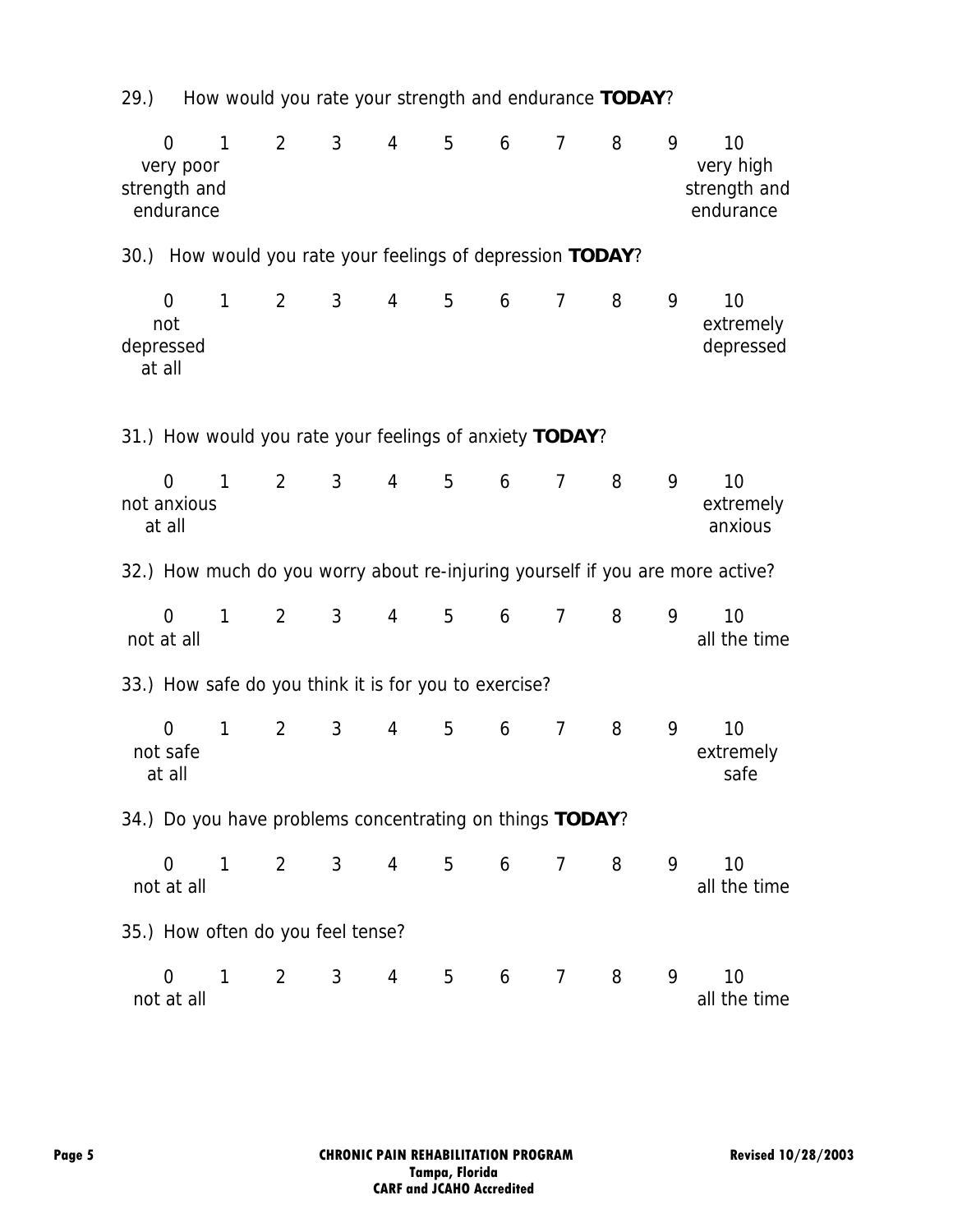36.) Please indicate your VA Service Connection status:

- A) non-Service Connected
- B) non-Service Connected pension
- C) Service Connected

If you answered **C)** to question #36, **COMPLETE QUESTION #37**

If you did **NOT** answer **C)** to question #36, **SKIP TO NEXT PAGE**.

◆ 37.) If you are Service Connected, what is your total percentage?

**Percent** 

## **(PLEASE CONTINUE TO THE NEXT PAGE)**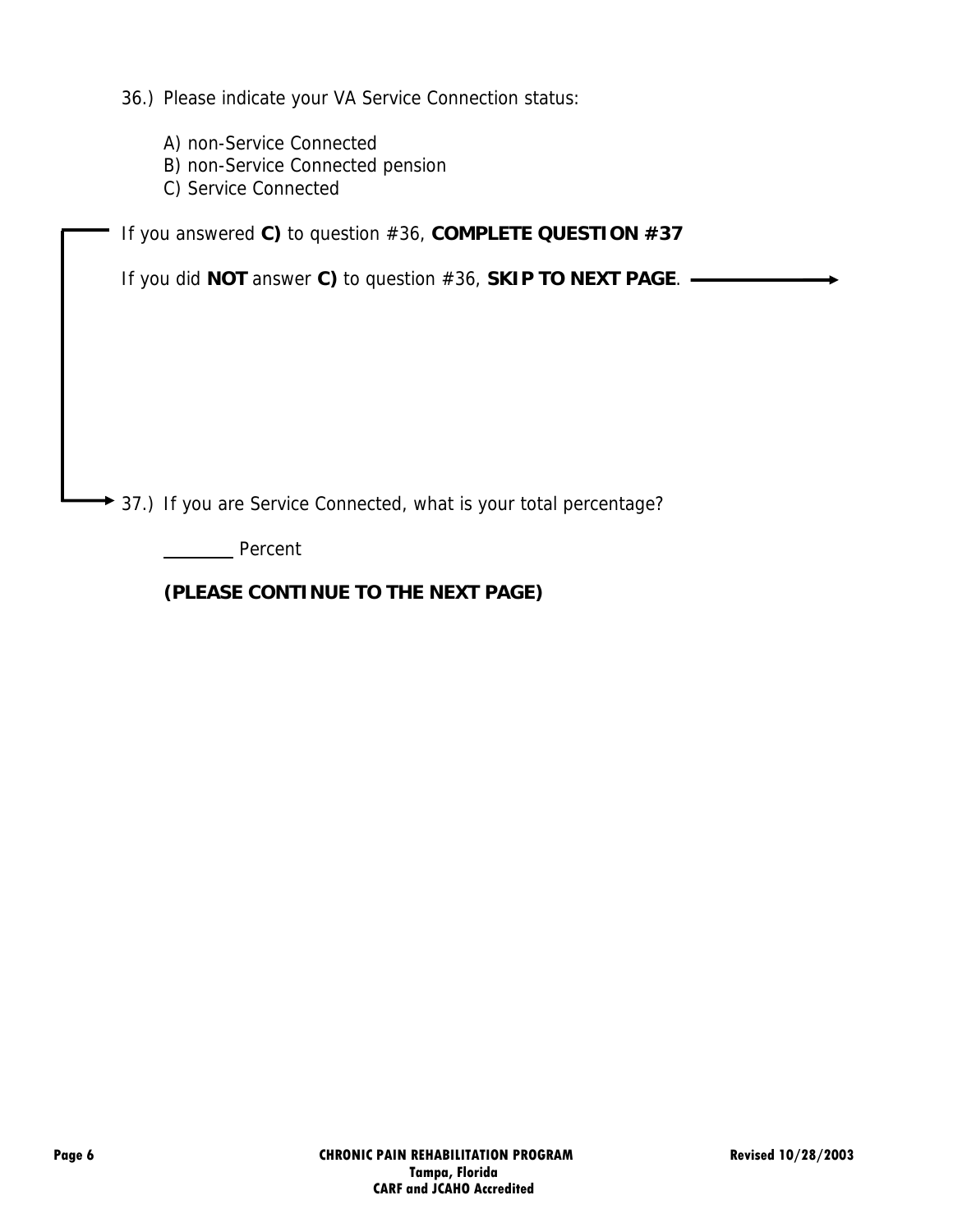|  |  |  |  |  | 38.) Do you have a disability claim of ANY type currently pending? |
|--|--|--|--|--|--------------------------------------------------------------------|
|  |  |  |  |  |                                                                    |
|  |  |  |  |  |                                                                    |

A) yes B) no

| 39.) Are you currently taking any narcotic medications ON A DAILY BASIS (for |
|------------------------------------------------------------------------------|
| example, codeine, Darvon, Demerol, Dilaudid, Duragesic, MS Contin, Percocet, |
| Vicodin, Lortab, Oramorph, Tylenol #3 or #4, etc.)?                          |

A) yes B) no

|  |  | $\Box$ If you answered YES to question #39, COMPLETE QUESTIONS #40 & #41 ONLY. |  |  |  |  |
|--|--|--------------------------------------------------------------------------------|--|--|--|--|
|--|--|--------------------------------------------------------------------------------|--|--|--|--|

If you answered **NO** to question #39, **SKIP TO NEXT PAGE**.

40.) How long have you been using narcotic medication **ON A DAILY BASIS** for your pain problem?

**Nonting Months** Months

41.) Please rate the degree of pain relief you currently receive from these medications:

 0 1 2 3 4 5 6 7 8 9 10 no relief complete relief

**STOP HERE** (If you answered YES to question #39)